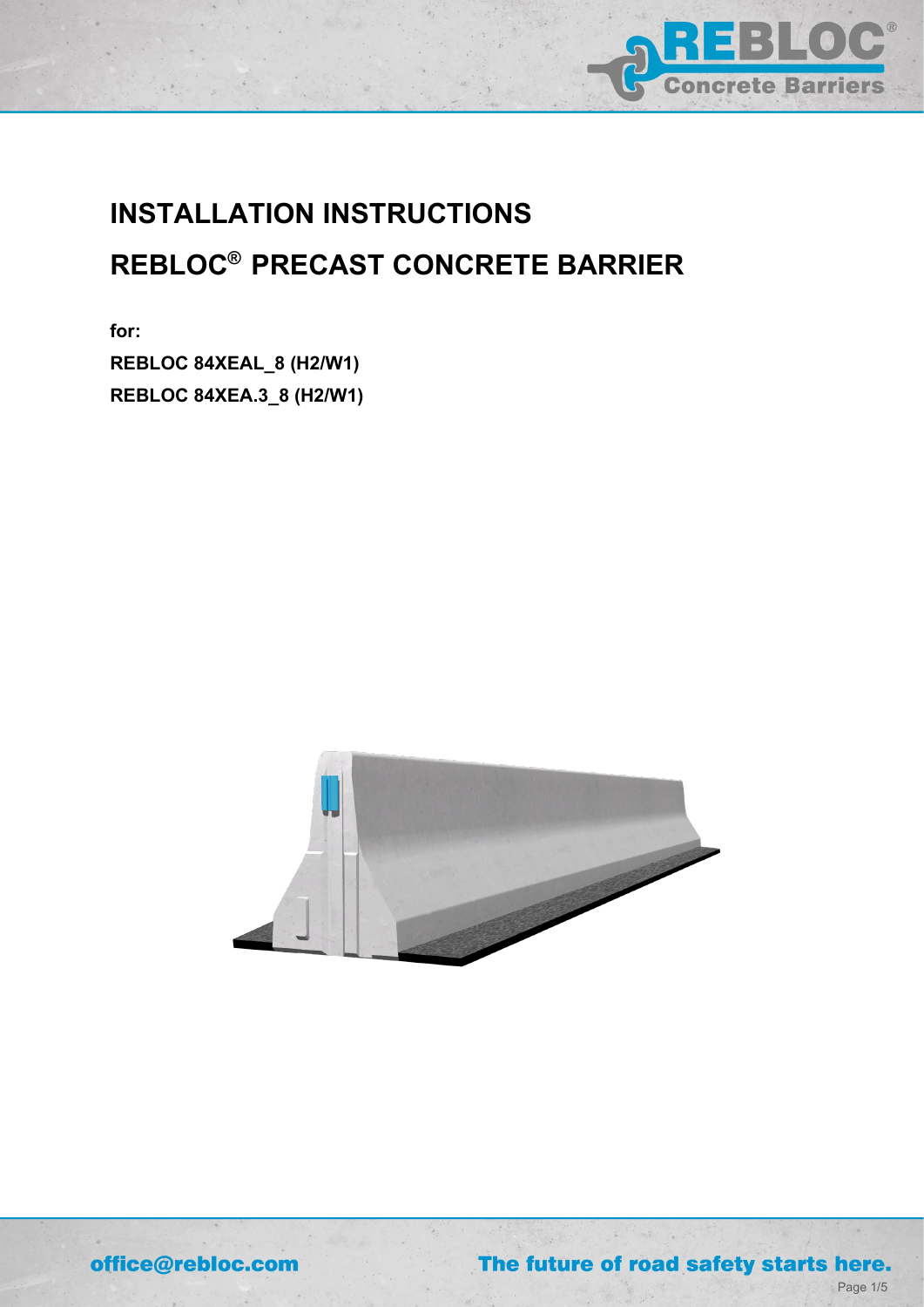

#### **1. Important remarks**

The following installation instructions serve as a support for the self-installation of the REBLOC<sup>®</sup> restraint systems by the customer. Knowledge of and compliance with all relevant regulations and standards (motorway construction sites, installation, safety, etc.) as well as the work safety precautions must be assured before starting any installation work. The same applies for the professional installation and the use of any auxiliary equipment e. g. lifting clamps or cranes. When the elements cannot be placed for intermediate storage on a level or paved carriageway / surface for short or long time periods (e.g. for intermediate storage during system installation), appropriate measures must be taken in order to prevent toppling / overturn of the elements (e.g. use levelling shims / wedges to ensure a level foundation). Ensure that this installation instruction is the current valid edition (version number / date).

#### **2. General**

The connecting coupling of the REBLOC® Safety Barrier Systems is fully integrated in the safety barrier. No auxiliary or additional parts are required. It must be ensured that only matching elements are connected with each other to secure a complete system efficiency in accordance with EN 1317. The combinable and matching elements are presented in the info sheets "Product Overview" and the respective data sheets. In the case of exceptional local conditions, it is important to refer to the national regulations and / or to consult the project contractor or the safety barrier manufacturer.

#### **3. Minimum installation length**

The minimum installation length is required to secure the efficiency of each single REBLOC® system according to EN 1317**.** The minimum installation length depends on the safety barrier system and the containment level and is indicated in the data sheets.

#### **4. Foundation and underlay**

The system should be installed on a flat, structurally stabile and frost resistant surface.

- The levelness of the underlay shall not exceed  $\pm$  1,5 cm per 8 m measuring length (longitudinal).
- Maximum transverse tilt relative to the carriageway: 10 %
- Load carrying capacity: minimum 200 $kN/m^2$
- The underlay should be according to national regulations and standards.
- It should be ensured that there is no foreign particle under/close to the barriers which may cause uneven coupling meshing or unnecessary twisting of the barrier.
- The continuity of height and alignment of the barrier system must be ensured.

#### **5. Continuous tension bar**

The restraining function is achieved by the coupling connection between each element in combination with the continuous tension bar. The correct connection of the individual elements by means of the built-in couplings is therefore of great importance.

Page 2/5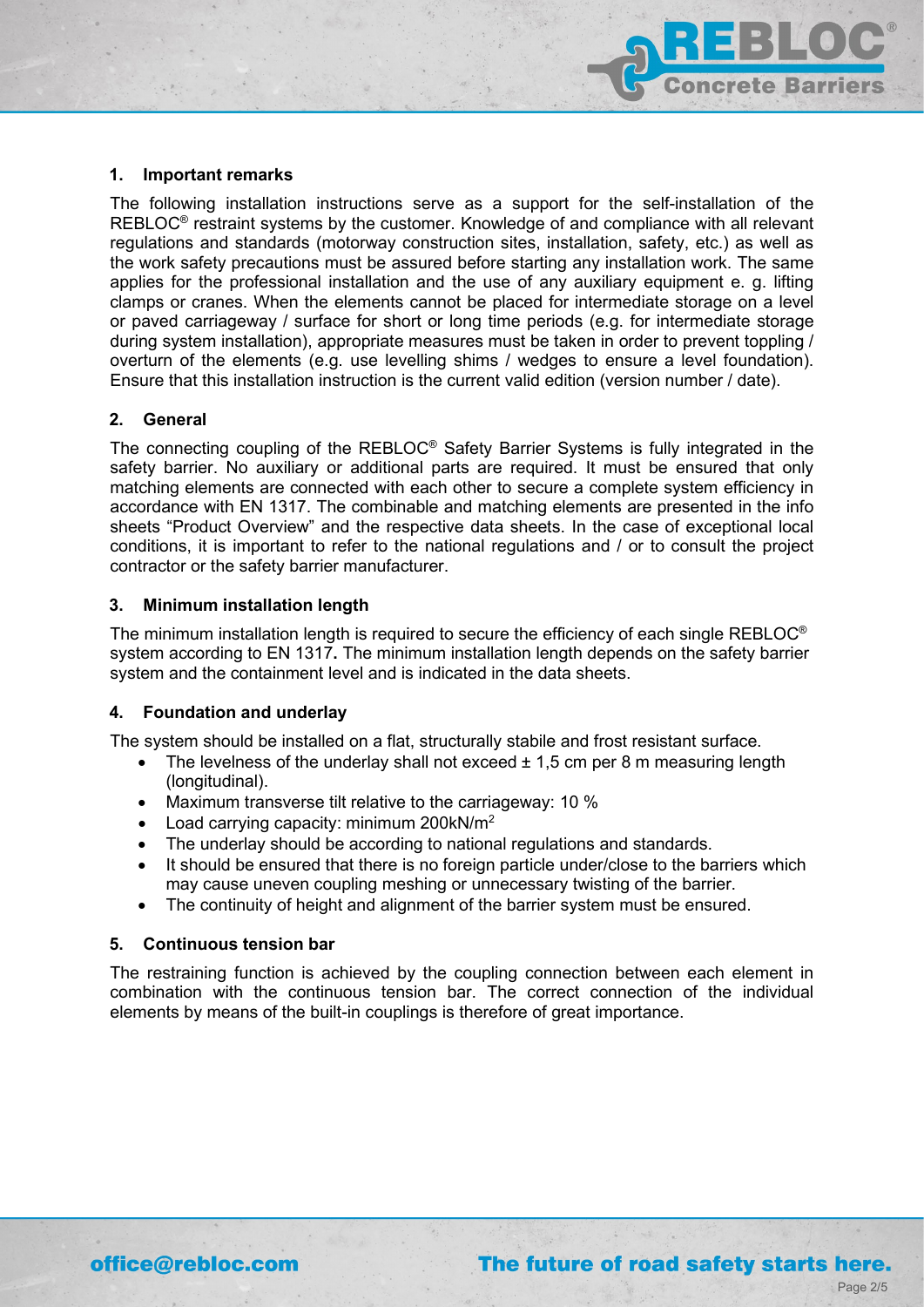

#### **6. Embedded in asphalt or concrete**

The REBLOC systems 84XEAL\_8 and 84XEA.3\_8 are designed for a very low working width level of W1. This level can be achieved by embedding the system in asphalt or concrete.

In general the safety barriers are installed along a marked contour upon a base layer (asphalt, concrete, frost resistant and structurally stable soil). Afterwards a 4 cm thick asphalt top layer is applied on both sides of the safety barriers.

Alternatively, the system can be installed on a finished road surface (asphalt or concrete), when previously a 4 cm deep and 64 cm wide recess was milled out of the road surface. In both cases it is important to pay attention to a proper closure of the longitudinal joints between concrete and asphalt. Measured from the road surface the height of the restraint system is 80 cm.

#### **7. Applicable documentation**

Data sheet REBLOC 84XEAL 8 Data sheet REBLOC 84XEA.3\_8

#### **8. Installation process**

#### **8.1. Preparing the surface**

On the part of the client, a base layer must be produced 4cm below the finished road level. This subsoil must meet the necessary requirements (see point 5).

#### **8.2. Delivery of the elements**

The elements are delivered to the construction site on suitable vehicles. For impeccable access and departure routes must be ensured. In the case of construction sites on busy roads, it is necessary to ensure that the prescribed road safety measures are carried out. Installation work should be carried-out in the direction of the traffic flow.

#### **8.3. Unloading and positioning of the elements**

After the removal of the transport securing belts / devices, the elements are taken from the truck with suitable lifting gears with sufficient lifting capacity (gripping tongs, belts or alternatively lifting holes and through bolts) by an appropriate crane (loading crane, mobile crane). The elements are positioned and adjusted along the previously marked road surface. Construction sites on busy roads must ensure adequate safety for the installation team and the motorway / road users – no vehicle / crane / or part of the safety barrier is allowed to protrude into the flow of traffic / active traffic lanes. Overhead electric cables adjacent to the construction site must be inspected and all work planned to avoid any contact with these cables.

## The future of road safety starts here.

Page 3/5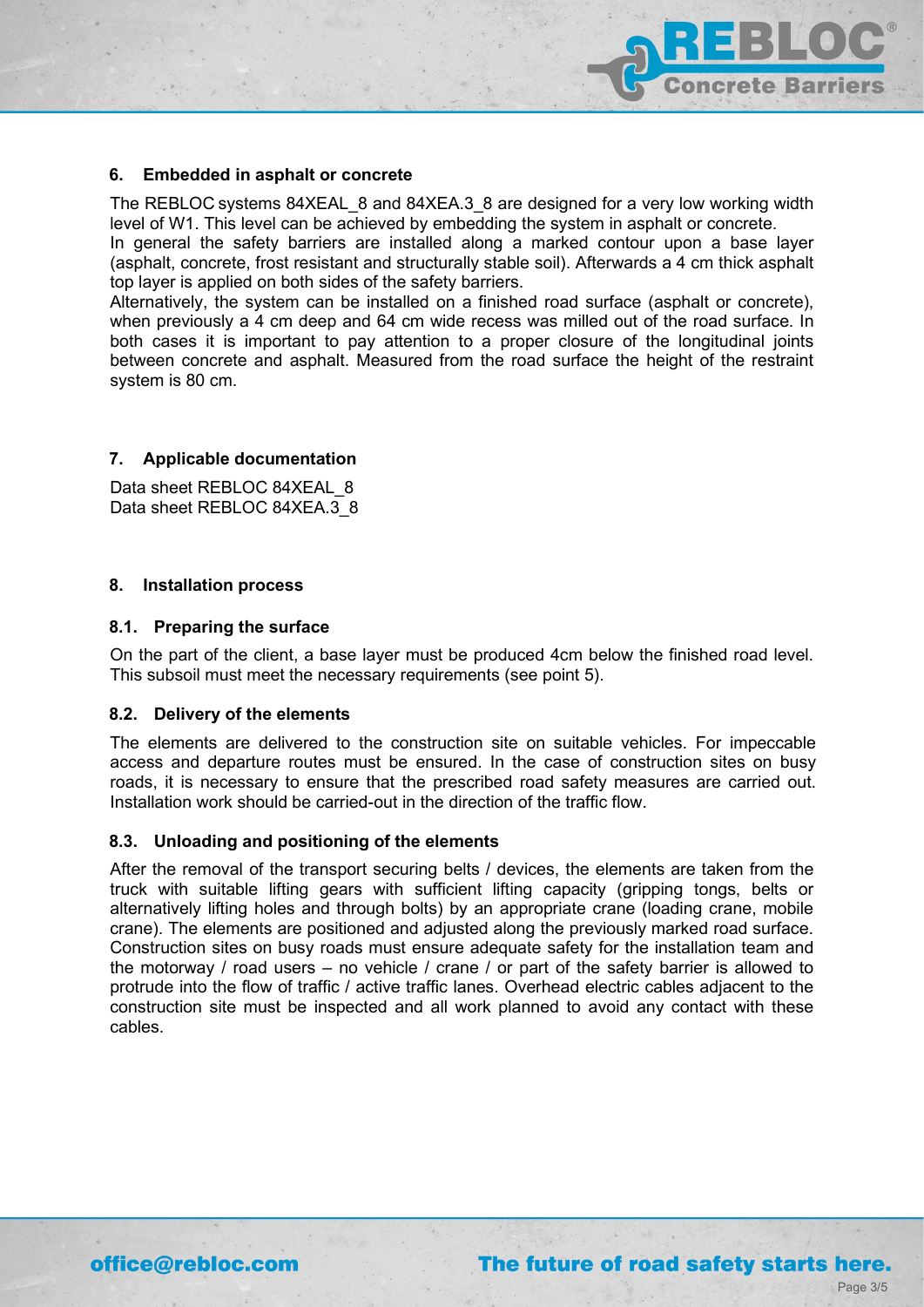

#### **8.4. Connection of the elements**

The element to be offset must be positioned on the face side and from above to the already placed element. When lowering, the couplings (according to figure 2) must interlock in a form-fitting manner. It is important to avoid contact between the precast concrete elements during installation and manipulation, this avoids any concrete damage.





#### Fig. 1: Positioning of the elements

Fig. 2: Top view couplings

#### **8.5. Final asphalting work**

After the installation of the concrete elements, a 4 cm thick top layer of asphalt has to be made on both sides of the safety barriers. The proper filling of the longitudinal joints between concrete and asphalt has to be observed.



 $\epsilon$ 

Fig. 3: Standard installation

office@rebloc.com